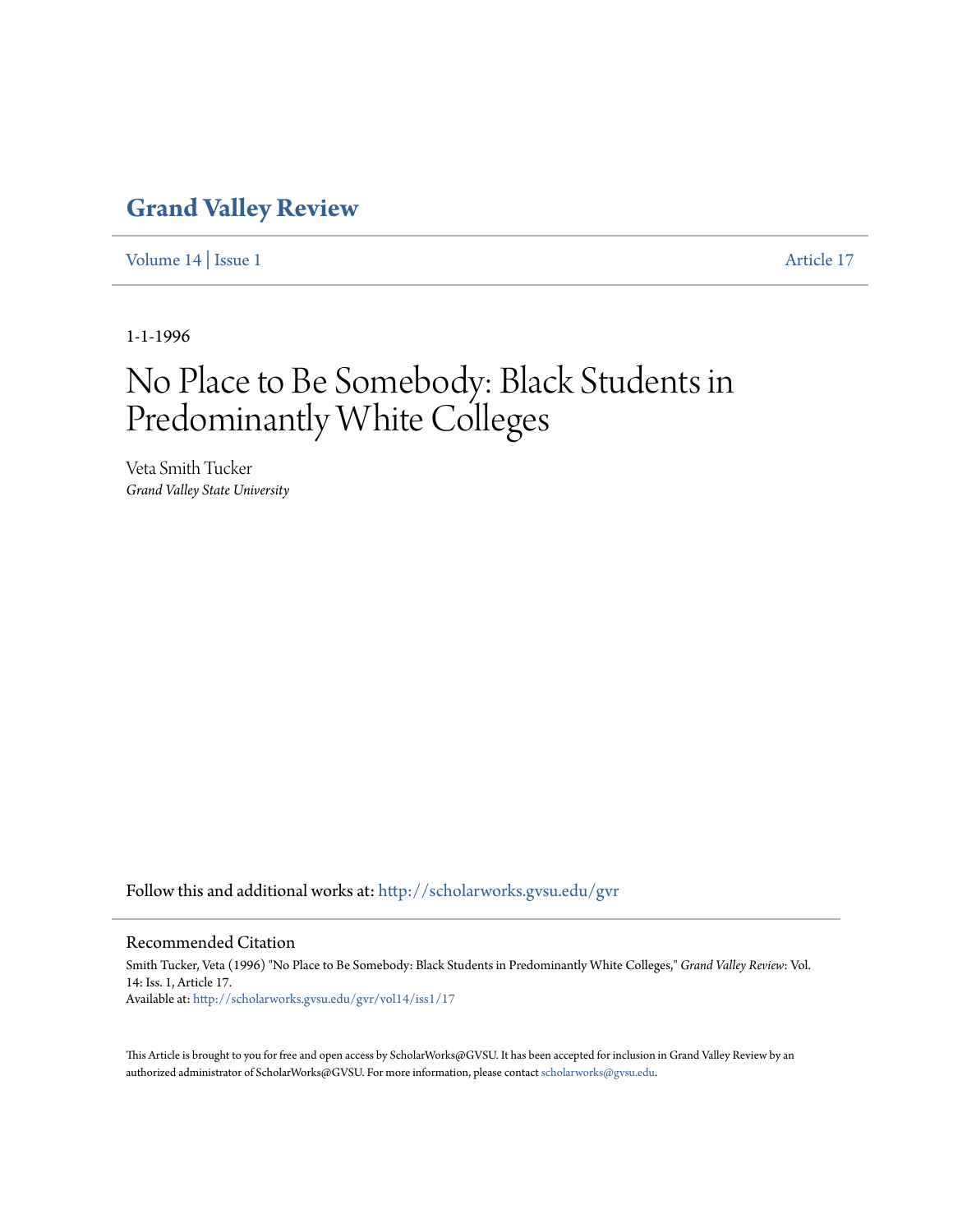## **NO PLACE TO BE SOMEBODY: BLACK STUDENTS IN PREDOMINANTLY WHITE COLLEGES**

### *Veta Smith Tucker*

For the first three and a half centuries in the life of this nation, it was official policy to deny formal education to blacks. Although equal protection of the laws of the land was granted to the newly free by the Fourteenth Amendment, discrimination against blacks and obstruction of their access to formal education remained brutal facts of American life. Blacks in the Northern states had been granted freedom after the Revolutionary War, but Martin Delaney's contested admission to Harvard in 1850 illustrates how ineffective the laws were in securing access to education for blacks.

Along with two other blacks, Delaney was granted admission to Harvard with the stipulation that he practice medicine in Africa upon completion of his degree. After students learned of the admissions, they protested that the presence of the black students would lower Harvard's reputation and lessen the value of the Harvard degree. Many students also refused to attend class with the black students and threatened to transfer to different schools; faculty argued that their commitment to teaching and academic excellence conflicted with the admission of blacks and that the blacks' presence would interfere with the "success of their teaching." Harvard officials capitulated to these anti-black alarms and reversed the three black students' admissions (Takaki 127-128).

National policy makers-like the Harvard administrators, faculty, and studentswere unable to live up to the nation's constitutional creed, which proclaimed the equality of all men. Therefore, national policy makers sidestepped the entire issue by establishing black colleges, first in the North and later in the South, thus bringing into existence a dual system of higher education in America. As a consequence, until some thirty years ago, the majority of blacks who had earned baccalaureate degrees in this country had earned them from historically black colleges. As recently as 1967, 80% of blacks with BA degrees were graduated from black colleges, and it has been estimated that black colleges have provided 75% of all blacks holding PhD's, 75% of all black army officers, 80% of all black federal judges, 85% of all black doctors, and the majority of black public school teachers (Fleming 8-9).

This social phenomenon of blacks' being educated in predominantly black colleges continued into our lifetimes. In the late '60s, however, the trend of blacks attending predominantly black colleges was reversed. I can distinctly remember the look of disappointment on my elementary school teacher's face when I told her that I had chosen to attend Michigan State University instead of a historically black college, which was where she and all the other teachers who taught in my segregated Michigan elementary school had gone and where she assumed I would go. Quite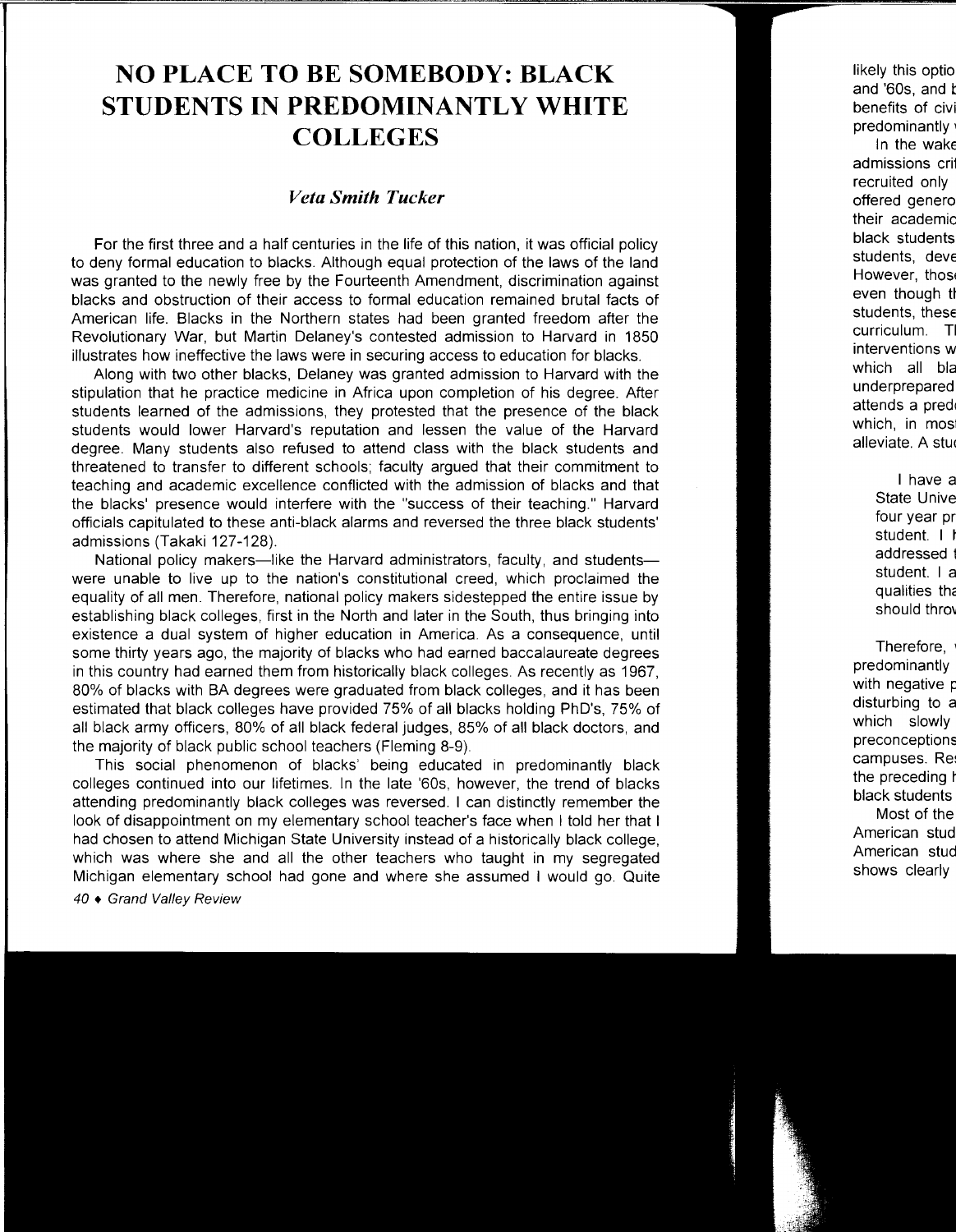likely this option became a possibility as a result of the civil disturbances of the '50s and '60s, and black high school graduates of the late '60s, like me, were reaping the benefits of civil rights activism. Today, more than half of blacks in college attend predominantly white colleges.

In the wake of the civil rights movement, some mainstream institutions relaxed admissions criteria in order to admit "disadvantaged" students; some aggressively recruited only high achievers who would have gone to elite black colleges; many offered generous financial aid inducements to all black students without regard for their academic preparation. After gaining some experience with merely admitting black students, colleges and universities, alarmed at high attrition rates for black students, developed a number of programs aimed at retaining black students. However, those academic support systems earned cloudy reputations at best, and even though they supported as many or more academically underprepared white students, these programs were perceived as unwelcome supplements to the college curriculum. The combination of such admissions policies and curriculum interventions with subsequent affirmative action policies have resulted in a climate in which all black students are stigmatized, whether they are academically underprepared or not. This stigma follows every African-American student who attends a predominantly white college or university and creates tension and anxiety which, in most cases, neither black students nor institutions have been able to alleviate. A student here at Grand Valley described this situation:

I have achieved over a 3.0 every semester I have been at Grand Valley State University, yet I am still defined as an at-risk student. I will complete a four year program in three and a half years, yet I am still defined as an at-risk student. I have held leadership positions, spoken at banquets, and even addressed the President of this university, yet I am still defined as an at-risk student. I am defined as an at-risk student not because I have shown any qualities that would suggest my inability to succeed at any task this school should throw at me, but because I am an African-American.

Therefore, when today's African-American students come to the campus of a predominantly white college, they walk into an atmosphere that is already charged with negative preconceptions of their intellectual adequacy. At the very least, this is disturbing to all black students, and for some it may create creeping self-doubt, which slowly erodes their will to achieve. Unfortunately, such negative preconceptions are not the sum of black students' problems on predominantly white campuses. Research on African-American college students, which is framed within the preceding historical constructs, documents numerous other problems confronting black students on predominantly white campuses.

Most of the research is framed in terms of a comparison which matches African-American students in predominantly white colleges and universities with African-American students in historically black colleges and universities. The research shows clearly and unequivocally that a black college environment offers greater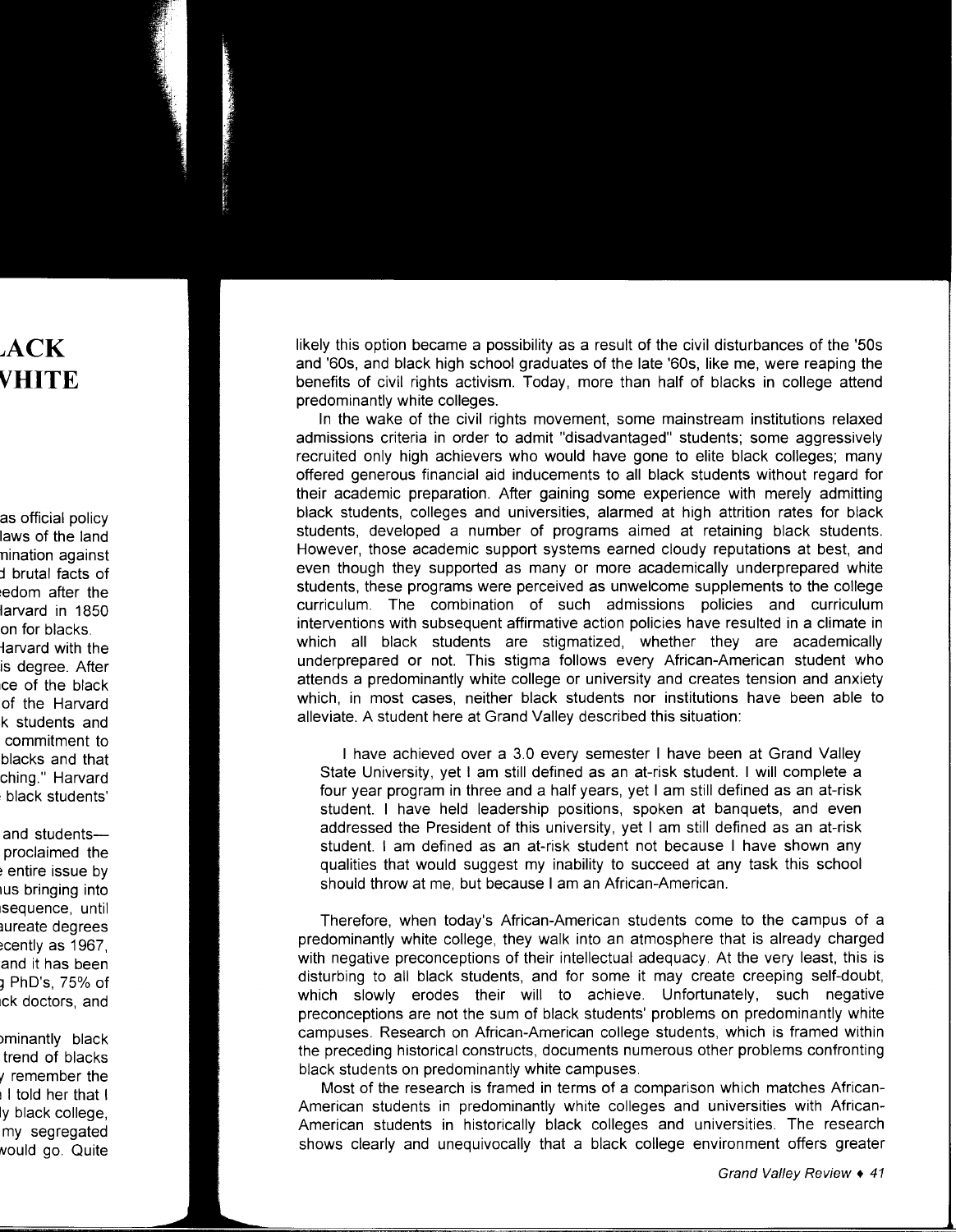chances for academic progress and success for most African-Americans who desire a college education. This is a commonplace realization in some circles in the black community, so it was not a new insight for me; however, I was startled to see popular wisdom so indisputably validated by the research. Furthermore, the research had some very practical implications for me: my daughter is a senior in high school and we are, at this very moment, trying to make decisions about which college she will attend. What I've learned from the research has convinced me that I should not take lightly my daughter's insistence that she be allowed to attend a historically black college. Several of her friends received academic scholarships to attend the University of Michigan. One is majoring in engineering and another in pre-med. Although both of them are doing well academically, they have advised my daughter not to come there if she can get a scholarship to attend a historically black college.

The research also indicates that the environment on a predominantly white campus offers an alienating atmosphere for African-American students primarily because there is a shortage of supportive interpersonal networks both in and outside the classroom. Mental health professionals know that such a supportive social network is critical to continued cognitive growth in late adolescence. Researchers have tried to delineate what this supportive environment entails. Fleming (1984) found three primary features:

- At historically black colleges, black students have unlimited opportunities to engage in informal interactions and to form friendships not only with student peers but also with other adult staff and professionals who can become role models. On the predominantly white campus, there is a glaring lack of a supportive network of peers, staff, and professionals who are willing to become role models and who are willing to serve as buffers when students experience stress.
- Secondly, at a historically black college, students have almost unlimited opportunities to participate and assume leadership roles in campus life and extracurricular activities, where much informal learning actually takes place. Such participation satisfies an adolescent's need to belong, to be visible, and to be recognized. On predominantly white campuses, black students feel rebuffed by fellow students and frustrated in their efforts to assume leadership roles in any but all-black organizations and activities. This situation contributes to black students' feelings of invisibility on predominantly white campuses.
- On historically black campuses, students report that they feel a sense of progress in their academic pursuits because they can gain the attention of faculty, and they receive the assistance they need to overcome academic deficiencies. Black students on predominantly white campuses report that instructors are not interested in them, that instructors do not give them encouragement, and that instructors grade them unfairly, all of which lead to an overall feeling of lack of general intellectual improvement. In other words, black students on predominantly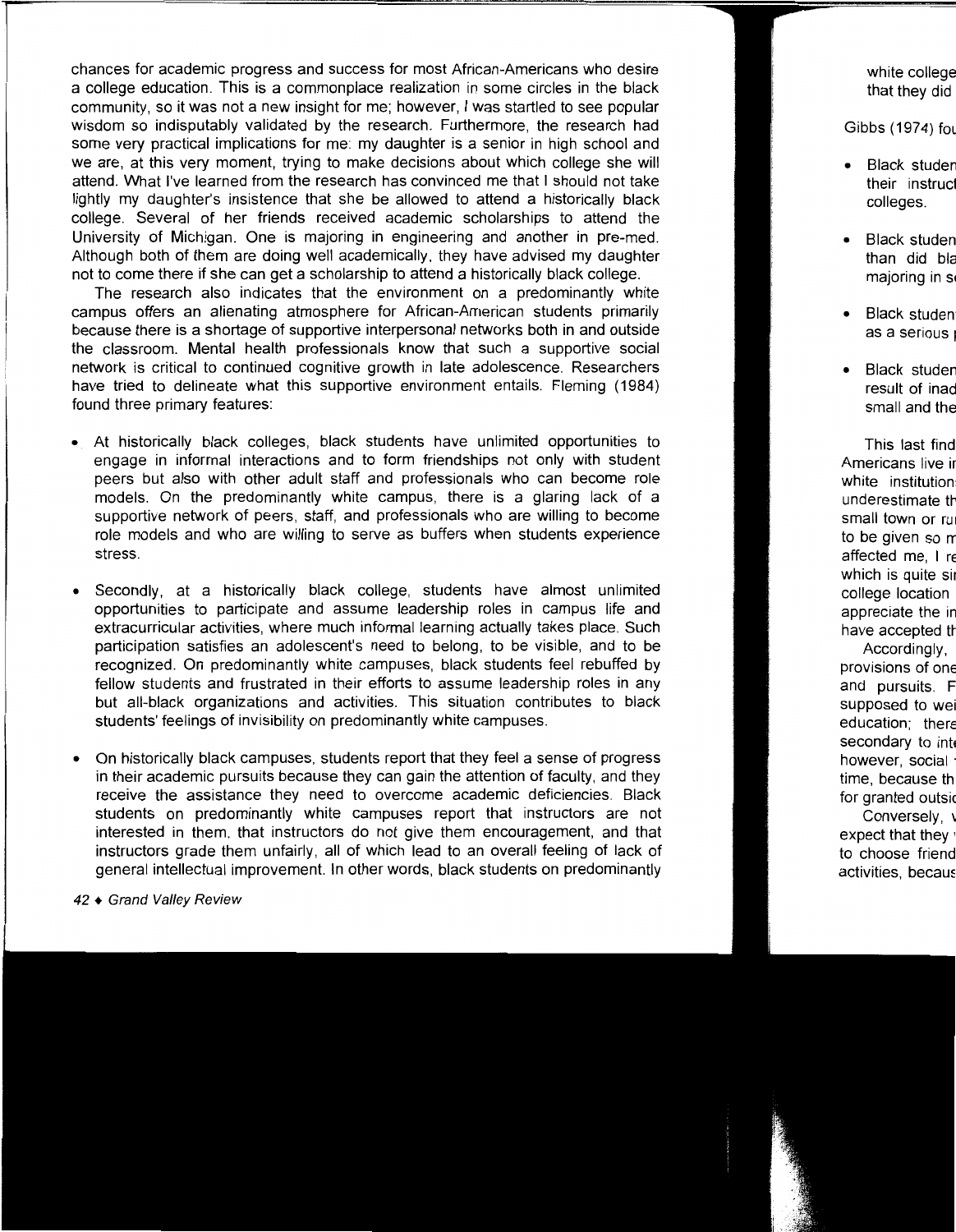white college campuses may earn a degree by passing classes, but they may feel that they did not become educated (Fleming 18-22).

Gibbs (1974) found that

- Black students in predominantly white colleges rated their communication with their instructors poorer than their counterparts did at predominantly black colleges.
- Black students in predominantly white colleges rated their courses less relevant than did black students at predominantly black colleges (particularly those majoring in social sciences and education).
- Black students at predominantly white colleges saw competition among students as a serious problem.
- Black students in predominantly white colleges suffered psychologically as a result of inadequate social life because their total numbers on campus were so small and they lacked access to urban life (476-469).

This last finding startled me until I considered that the vast majority of African-Americans live in large urban centers, whereas the ideal site for most predominantly white institutions is a small town or a semirural area. Most black students underestimate the impact upon them of moving from a large urban environment to a small town or rural locale. Still, this particular issue did not seem significant enough to be given so much attention in the research. Trying to imagine how these findings affected me, I realized that my undergraduate studies were done in East Lansing, which is quite similar as well as close to my small hometown. I came to realize that college location can be a critical issue. One way to get GVSU faculty and staff to appreciate the importance of locale might be to ask this question: How many would have accepted their positions if their contracts required residency in Allendale?

Accordingly, I have a clearer insight into the uniquely different ways that the provisions of one's social environment (or lack thereof) may constrain one's behavior and pursuits. From a conventional perspective, social adjustment factors are supposed to weigh less and be less important than intellectual factors in a college education; therefore, extra-curricular activities and social networks should be secondary to intellectual pursuits. From an African-American student's perspective, however, social factors may loom very large and consume an excessive amount of time, because these are precisely the provisions that African-Americans cannot take for granted outside a black community.

Conversely, white students on predominantly white campuses can reasonably expect that they will have a large pool of people with similar backgrounds from which to choose friends, develop supportive networks, and engage in informal learning activities, because such social supports exist on almost any campus they choose to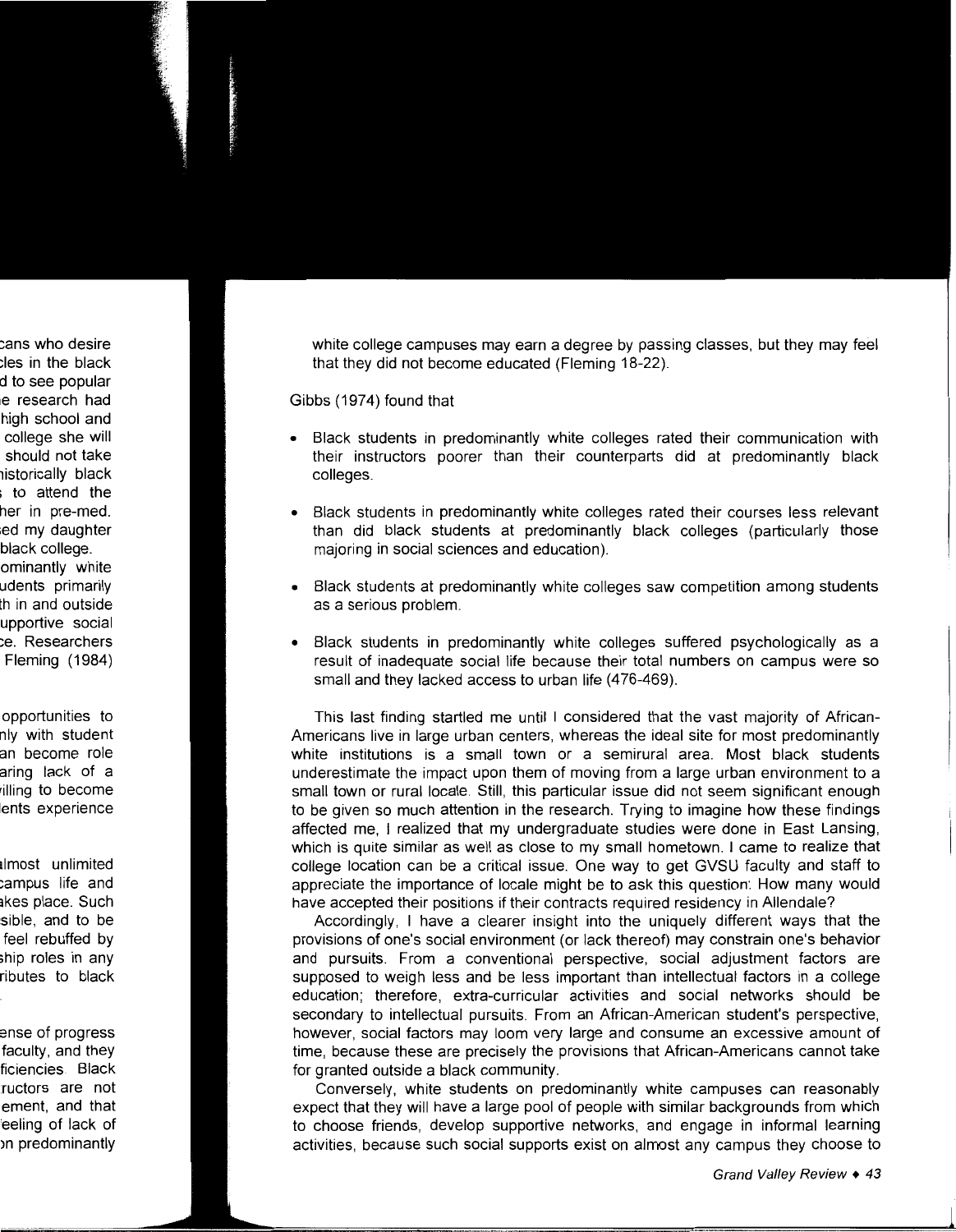attend. Furthermore, white students have no reason to expect that the college social environment will be less supportive than any other environment they have encountered throughout their lives. Since white students can take such social supports for granted, white students' behavior and pursuits concerning college seem to be driven more by intellectual than by social desires. Conversely, black students' behavior and pursuits seem to be more driven by social desires. Perhaps this is why so much of a Minority Affairs program's budget goes to social programming.

My hypothesis is that this distinction between black and white students' social desires is an illusion. Since white students' social needs usually are provided for on almost every college campus, they seem to be less preoccupied with social concerns. This does not mean that white students are less motivated by social desires than black students, but rather that white students' social desires can be taken for granted on the typical college campus, whereas the provisions to meet black students' social desires must be articulated and created. This implication raises interesting questions for further research. Perhaps one way to get at it would be to encourage white students to attend predominantly black college campuses and then to study their concerns; or we could study the concerns of American students who attend college in other countries.

Counseling and mental health professionals agree that healthy maturation depends on both cognitive and social development; and, when an environment fails to provide in one area, healthy maturation may be inhibited. Such inhibition occurs more frequently in black students on predominantly white campuses than in black students on predominantly black campuses. Research shows that some black students on white college campuses experience role confusion, anxiety, and depression-classic symptoms of what psychologist Erik Erikson defined as a psychological identity crisis (Fleming 21).

Research also reports that black students on white campuses experience an increased "consciousness of their blackness, and sharpened . . . perceptions of themselves as an identifiable minority" (Fleming 20). Black Harvard graduate Sylvester Monroe wrote that, "during his years at Harvard, he and his cadre led an almost totally black existence, making every effort to avoid any contact with whites, immersing themselves in black solidarity to buffer themselves against ... insults, ignorance, and prejudice" (Fleming 20).

The research on black students has also contributed to our understanding of how black students on predominantly white campuses cope with their precarious social situation. Researchers have identified several different patterns of adaptation to cope with the identity conflicts that arise. Jewel Taylor Gibbs, an African-American counselor at Stanford University, found that the majority of black students from all socioeconomic backgrounds who sought counseling coped by withdrawing, the symptoms of which are apathy, depression, despair, alienation, depersonalization, and avoiding contact with the conflict-producing situation. The following description is an example of withdrawal which may be all too familiar: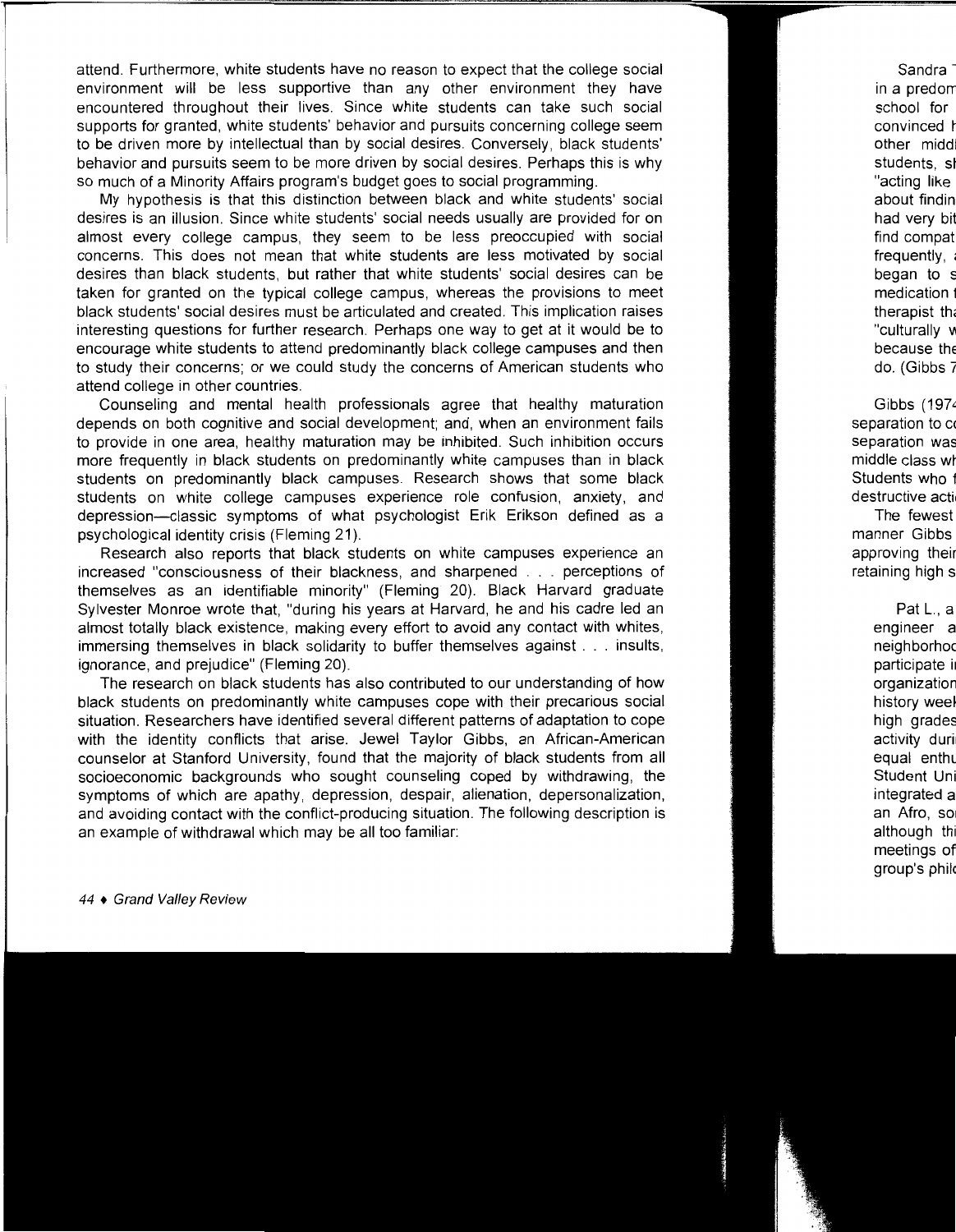Sandra T., an 18 year-old freshman from a professional family, was reared in a predominantly white suburb in New England. After attending a girls' prep school for four years, where she was one of five black students, she convinced her parents to send her to a coed school where she could meet other middle-class blacks. Although she tried to mingle with the black students, she felt self-conscious because they constantly teased her about "acting like a white chick." After several rebuffs, she began to feel hopeless about finding black friends with similar interests, but she discovered that she had very bitter feelings against white people, blaming them for her inability to find compatible black friends. She began to feel irritable and depressed, to cry frequently, and to lose interest in everything around her. When her studies began to suffer, she came to the [Stanford] clinic and requested some medication to relieve her feelings of depression and crying spells. She told the therapist that she could not relate to black students because she had been "culturally whitewashed" and she did not want to relate to white students because they were "part of the problem," so she felt she didn't know what to do. (Gibbs 733)

Gibbs (1974) also found that the second largest group of black students chose separation to cope with the stress brought on by alienation and identity conflict. Their separation was characterized by anger, hostility, rejection of whites, contempt for middle class white values, and active protests against white institutions and customs. Students who follow separation as a coping strategy may engage in aggressive or destructive actions which oftentimes result in their exit from the university.

The fewest number of students in Gibbs' study coped with their conflict in a manner Gibbs described as affirmation, which is characterized by upholding and approving their ethnicity, selecting elements of white culture to merge with, and retaining high self esteem and achievement motivation, as in the following illustration:

Pat L., a 21 year-old senior from the Bay Area, is the eldest daughter of an engineer and a lab technician. While growing up in an integrated neighborhood and attending well-integrated schools, Pat was encouraged to participate in activities oriented to black teens through their church and social organizations. During her senior year in high school, Pat organized a black history week observance and served on the student council, while maintaining high grades and an active social life. She continued this same pattern of activity during her college years, studying, socializing, and politicking with equal enthusiasm. She worked on university committees and with Black Student Union projects, but began to feel some pressures to withdraw from integrated activities during her senior year. When she changed her hairstyle to an Afro, some of her white friends seemed to feel this was a political act, although this was not her intention. Pat's boyfriend had begun to attend meetings of the Black Muslims and they had frequent arguments about this group's philosophy. When Pat felt that the crosspressures from her white and